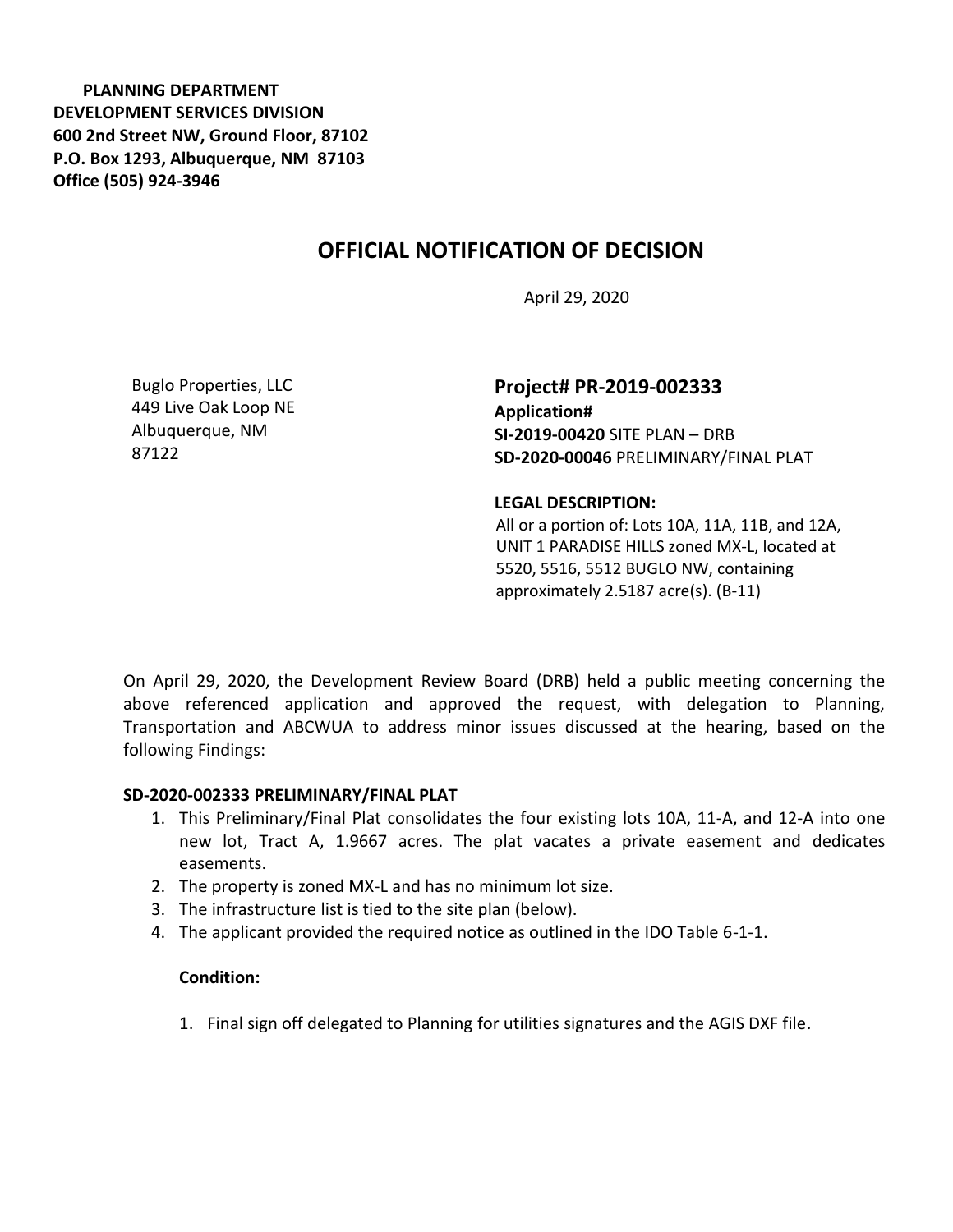## **SI-2019-00085 SITE PLAN – DRB**

- 1. This is a request to develop three lots with low density townhouses. The proposed development is adjacent to 5512 Buglo Ave. NW as Phase II of the Viva Paradise Town Home development. Phase I of the development is located in 5512 Buglo Ave. and has been completed.
	- 1. Pursuant to 6-6(G)(3) Review and Decision Criteria An application for a Site Plan DRB shall be approved if it meets all of the following criteria:
		- a. 6-6(G)(3)(a) *The Site Plan complies with all applicable provisions of this IDO, the DPM, other adopted City regulations, and any conditions specifically applied to development of the property in a prior permit or approval affecting the property.*

The building heights, parking, façade and landscaping meet the IDO requirements.

*b.* 6-6(G)(3)(b) *The City's existing infrastructure and public improvements, including but not limited to its street, trail, drainage, and sidewalk systems, have adequate capacity to serve the proposed development, and any burdens on those systems have been mitigated to the extent practicable.* 

The site has access to a full range of urban services including utilities, roads and emergency services. A traffic impact study was not required for the project.

*c.* 6-6(G)(3)(c) *The Site Plan mitigates any significant adverse impacts on the surrounding area to the maximum extent practicable.* 

Landscape buffers are provided, and the applicant will add additional trees to help the development blend into the area landscape.

- 2. The site will utilize an offsite temporary pond for drainage.
- 3. This site proposes infrastructure improvements
- 4. This site requires an Infrastructure List.
- 5. The applicant provided the required notice as outlined in the IDO Table 6-1-1.; the applicant notified property owners within 100 feet and affected neighborhood associations.
- 6. The proposed use is allowed within the MX-L zone.

#### **Conditions:**

1. This Site Plan is valid 5 years from DRB approval (4/29/2020). An extension may be requested prior to the expiration date.